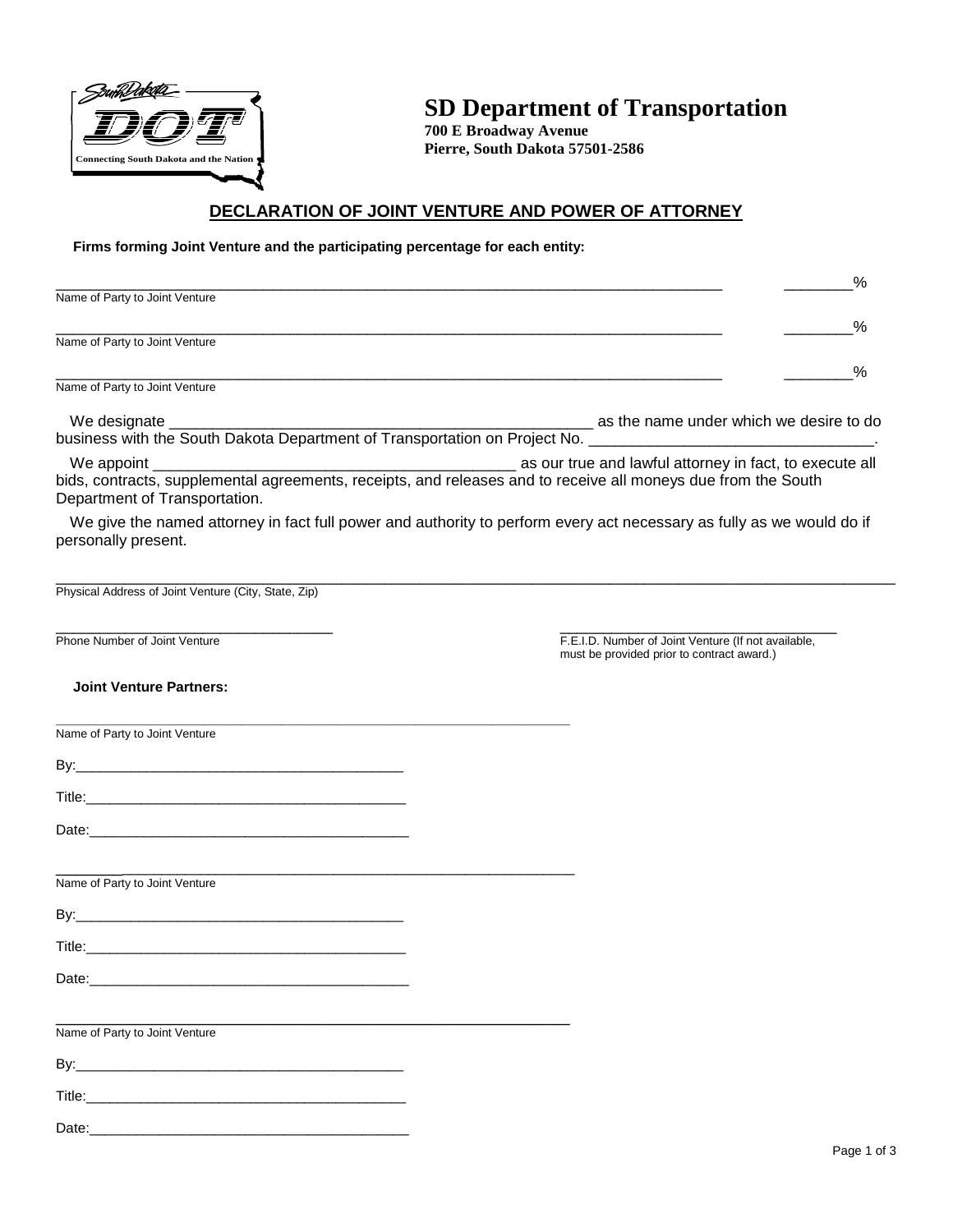### ACKNOWLEDGEMENT

|                                                          | )SS                                                                                                                                                                                                                                                                                                                                                   |
|----------------------------------------------------------|-------------------------------------------------------------------------------------------------------------------------------------------------------------------------------------------------------------------------------------------------------------------------------------------------------------------------------------------------------|
|                                                          | On this ____day of _____________, 20___ before me, a Notary Public within and for said County and State, personally<br>appeared ___________________________________, who acknowledged himself/herself to be _________________________                                                                                                                 |
|                                                          |                                                                                                                                                                                                                                                                                                                                                       |
| (Notary Seal)                                            | Notary Signature                                                                                                                                                                                                                                                                                                                                      |
|                                                          | My Commission Expires                                                                                                                                                                                                                                                                                                                                 |
|                                                          | <b>ACKNOWLEDGEMENT</b>                                                                                                                                                                                                                                                                                                                                |
| STATE OF ________________________                        | )SS                                                                                                                                                                                                                                                                                                                                                   |
| foregoing instrument for the purposes therein contained. | On this ____day of _____________, 20____before me, a Notary Public within and for said County and State, personally                                                                                                                                                                                                                                   |
| (Notary Seal)                                            |                                                                                                                                                                                                                                                                                                                                                       |
|                                                          | Notary Signature                                                                                                                                                                                                                                                                                                                                      |
|                                                          | My Commission Expires                                                                                                                                                                                                                                                                                                                                 |
|                                                          | ACKNOWLEDGEMENT                                                                                                                                                                                                                                                                                                                                       |
| STATE OF                                                 |                                                                                                                                                                                                                                                                                                                                                       |
|                                                          | )SS                                                                                                                                                                                                                                                                                                                                                   |
|                                                          | On this ____day of _____________, 20___ before me, a Notary Public within and for said County and State, personally<br>appeared ____________________________, who acknowledged himself/herself to be ____________________, and that he as such officer, being authorized to do so, executed the foregoing instrument for the purposes therein contain |
|                                                          |                                                                                                                                                                                                                                                                                                                                                       |
| (Notary Seal)                                            | Notary Signature                                                                                                                                                                                                                                                                                                                                      |
|                                                          | My Commission Expires _______________                                                                                                                                                                                                                                                                                                                 |